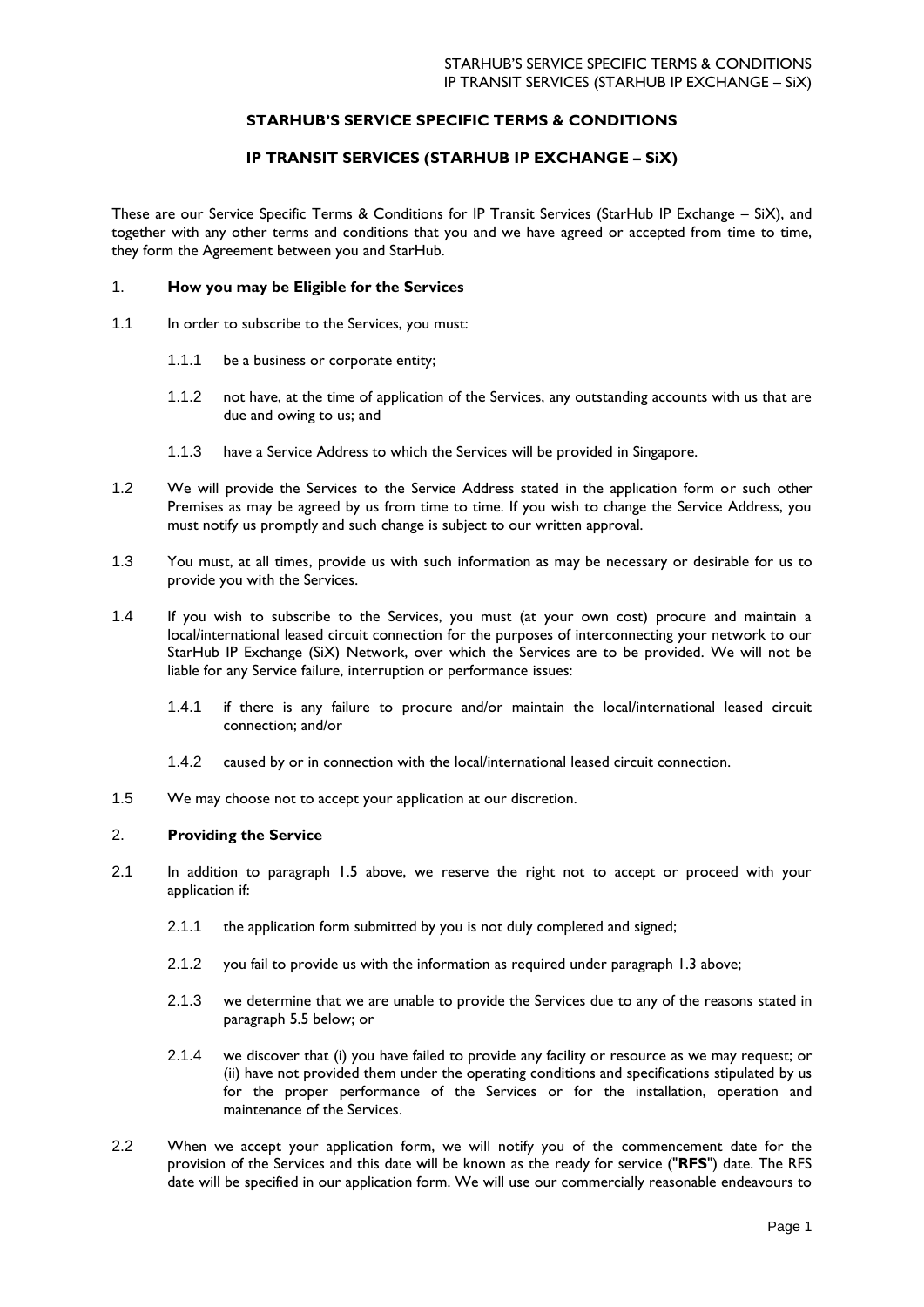meet the RFS date and shall not be liable if the RFS date is not met due to events outside our control, including any third party's act and/or omission. We reserve the right to change the RFS date without liability.

- 2.3 If we are unable to provide the Services by the RFS date, then you must either:
	- 2.3.1 cancel that part of the Services which we are unable to provide by the RFS date, without being liable to pay any cancellation Charges; or
	- 2.3.2 accept that part of the Services which we are ready to provide, and pay for the same at our prevailing rate(s).

This shall be your sole and exclusive remedy and you shall have no claim against us for our failure to provide the Services by the RFS date. We have no further liability to provide the Services by the RFS date.

- 2.4 If you request to defer the provision of the Services to a date after the RFS date we originally agreed to, you will be liable to pay a reservation fee at our prevailing rate(s). Additionally, where the Services are connected through NGN, your request for deferment shall be deemed an early termination of the Services and you shall be liable to pay us the Early Termination Charges and Third Party Charges.
- 2.5 If you cancel your application for the Services after the RFS date, your cancellation shall be deemed an early termination of the Services and you shall pay us the Early Termination Charges and Third Party Charges regardless of whether the Services are connected through NGN.
- 2.6 If you cancel your application for the Services before the RFS date, you shall pay us our prevailing cancellation Charges, which shall be 100% of our prevailing one-time installation Charges of the Services, Equipment and/or ancillary items ("**Installation Charges**"), regardless of whether or not such Installation Charges were waived or discounted. In addition, where the Services are connected through NGN, if you cancel your application for the Services before the RFS date, your cancellation shall be deemed an early termination of the Services and you shall pay us the Early Termination Charges and Third Party Charges.
- 2.7 If you request a change of the circuit terminating point (for example, a change in the Service Address), such a request will be deemed to be a relocation of the Services and be subject to our prior written approval. If we agree to effect the change, you shall pay our prevailing relocation Charges. In addition, where the Services are connected through NGN, you cannot relocate any part of the Services and any such relocation request shall be deemed an early termination of the Services and you shall pay us the Early Termination Charges and Third Party Charges.

# 3. **Minimum Period of Service**

- 3.1 The initial Minimum Period of Service for the Services is 24 continuous months (or such other period as may be agreed by us and stated in the application form) from the commencement date as determined in accordance with paragraph 4.1 below where the Services are connected through NGN. If the Services are connected through other means, the Minimum Period of Service is 12 continuous months (or such other period as may be agreed by us and stated in the application form) from the commencement date as determined in accordance with paragraph 4.1 below. Upon the expiry of the initial Minimum Period of Service, the Services will be renewed automatically on a monthly basis unless either party gives the other party at least 60 days' written notice of termination prior to the expiry of the then current period.
- 3.2 Upon the expiry of the initial Minimum Period of Service, either party may give the other party at least 30 days' written notice of renewal prior to the expiry of the prevailing Minimum Period of Service to renew the Minimum Period of Service for a successive term of 12 continuous months (or such other period as may be stated in the application form).
- 3.3 In computing whether or not you have fulfilled the Minimum Period of Service, any period for which the Services are suspended or ceased will not be counted. If the Services are suspended or ceased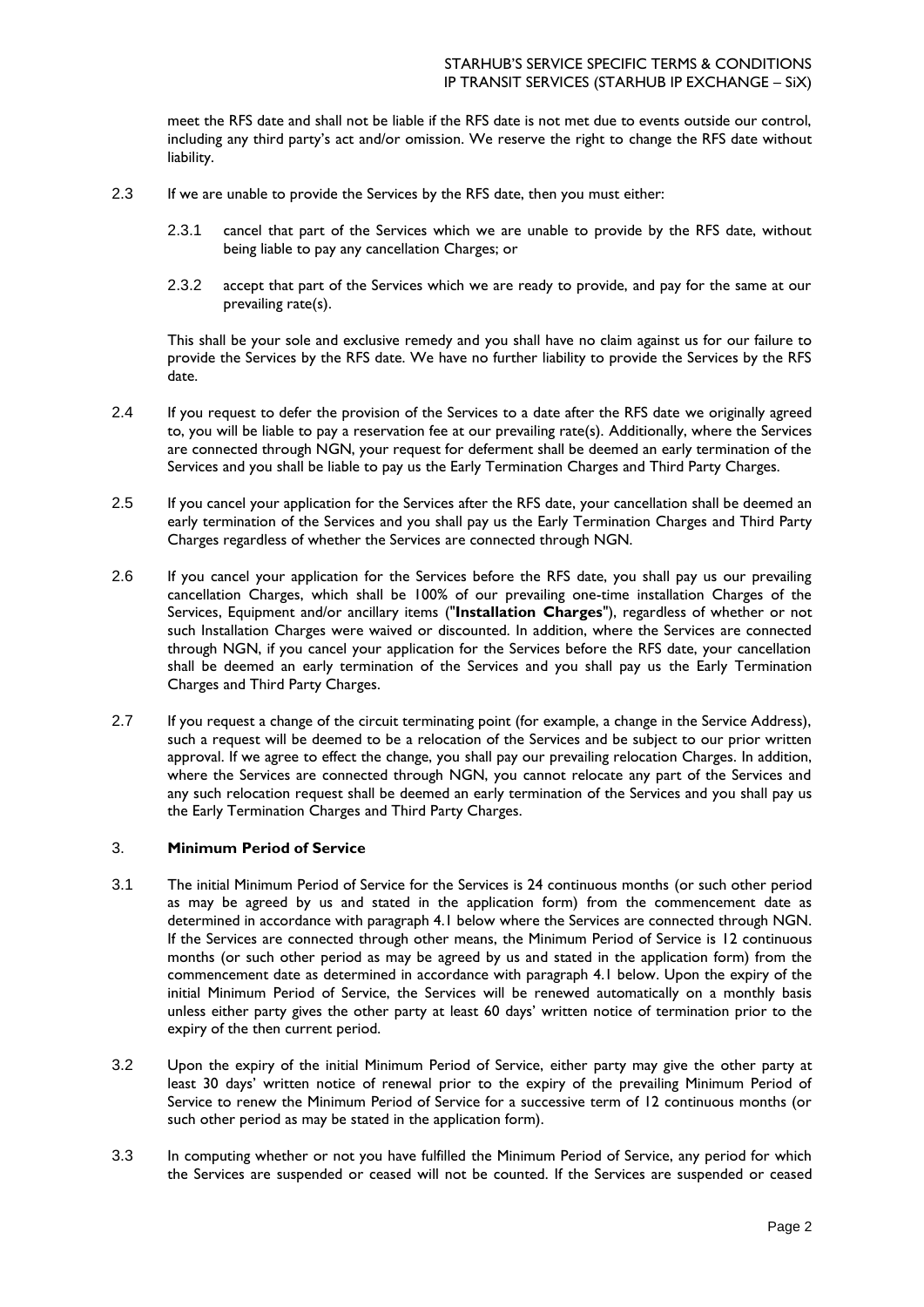and subsequently reactivated, the Minimum Period of Service will be automatically extended by such period of suspension or cessation.

3.4 If we agree to any changes to the Services as requested by you (including any upgrade of the Services) or the renewal of the Services, we are entitled to require the Minimum Period of Service to be recommenced from the date the Services are changed or renewed.

### 4. **Duration of Services**

- 4.1 The Services under this Agreement will commence on the RFS date as notified by us to you in accordance with paragraph 2.2 above.
- 4.2 This Agreement will continue until terminated according to the provisions of this Agreement.

### 5. **Scope of the Services**

- 5.1 We will provide the Services to you according to the particulars set out in the application form. We shall not be responsible if any of the particulars provided by you in the application form is incorrect, false and/or incomplete.
- 5.2 You may request us to change, from time to time, the particulars of the Services set out in the application form, subject to our written agreement and your payment of the prevailing administrative fee. If there is such change, the subscription Charges payable and the particulars of the Services will be amended accordingly. For the avoidance of doubt, you will continue to be liable for the payment of such revised subscription Charges pursuant to paragraph 9.1 below.
- 5.3 The Services depends on the interconnection between your network and our StarHub IP Exchange (SiX) Network via the local and/or international leased circuit connection (as may be applicable). However, the Services do not include the provision of our local and international leased circuit connection. You shall be solely responsible at your own cost and expense (i) to procure and maintain the local and/or international leased circuit connection subscription (as may be applicable) with us; and (ii) for providing all equipment, hardware, software, and power supply necessary to connect to and use the Services.
- 5.4 In addition, you acknowledge and agree that unless we otherwise agree in writing, we are not responsible for providing any support, whether technical or otherwise, to any of your networks which are connected to or used in conjunction with the Services.
- 5.5 You acknowledge and agree that availability of the Services is subject to:
	- 5.5.1 availability of resources, including network availability and our area of coverage at the time at which the Services are requested or delivered;
	- 5.5.2 geographic and technical capacity of our Network and of our delivery systems at the time at which the Services are requested or delivered; and
	- 5.5.3 provisioning time for the Services. Such provisioning time will be determined or changed by us in our discretion without liability to you.

#### 6. **Using the Services**

- 6.1 You are responsible for ensuring your applications, equipment, hardware, software and networks meet the minimum system requirements of the Services as we may determine from time to time, and that they are compatible and may properly function and inter-operate with the Services. We will not be liable for any Service or network failure or performance issues resulting from non-compliance with such requirements.
- 6.2 You must ensure that all applications, equipment, hardware, software or networks connected to or used with the Services are connected and used in accordance with: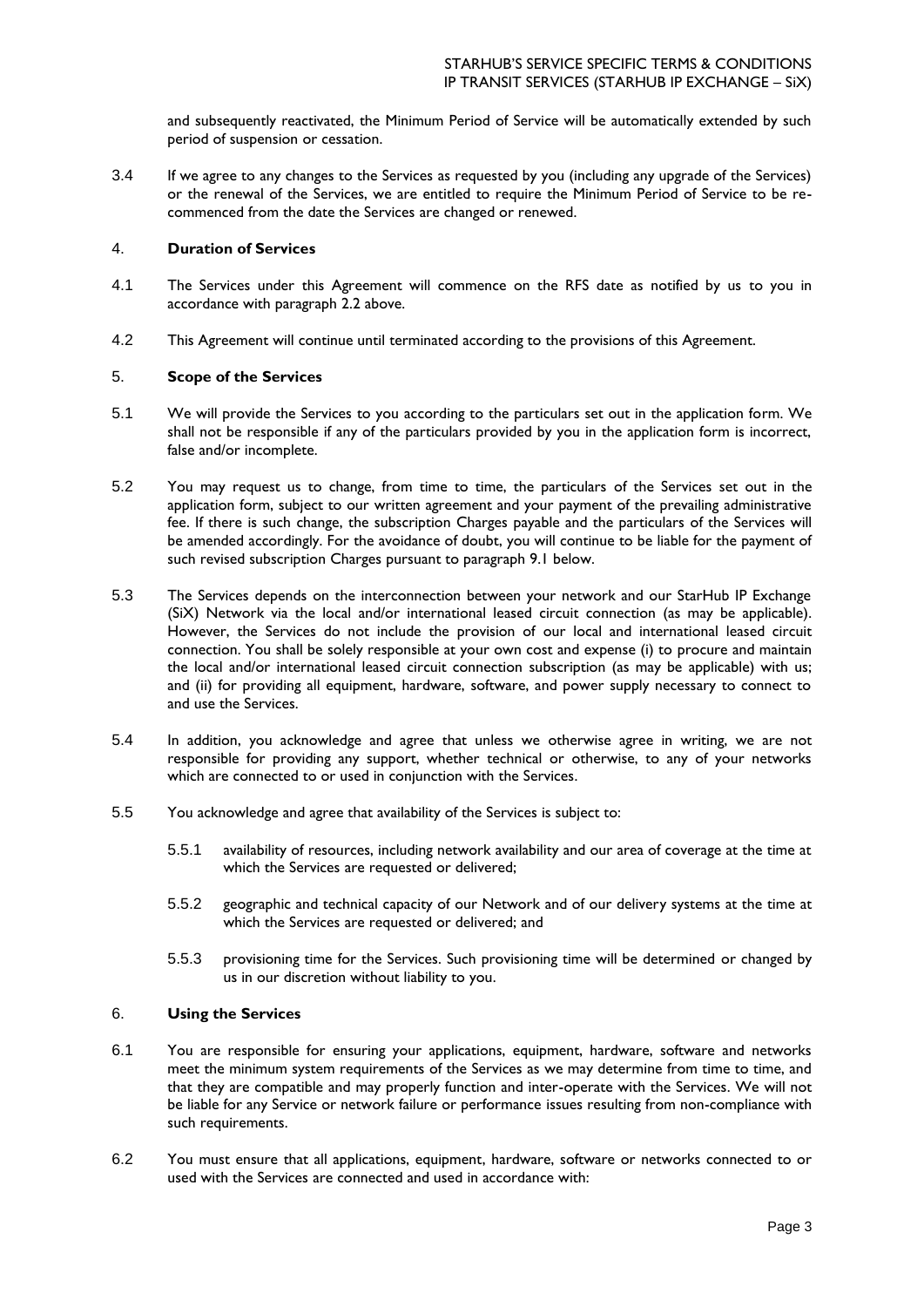- 6.2.1 all applicable instructions, safety and security procedures applicable to the use of such applications (or as the case may be, equipment, hardware, software or networks); and
- 6.2.2 all instructions, notices and directions as we may determine from time to time.
- 6.3 The Services may not be compatible with certain applications, equipment, hardware, software or networks. We will not be responsible for any failure, disruption or interference in the Services or such applications, equipment, hardware, software or networks) which may arise from your use of the Services in conjunction with such applications, equipment, hardware, software or networks.
- 6.4 In addition to paragraphs 6.1 to 6.2 above, you must obtain our prior written approval before connecting the Services to any private or public network whatsoever or making any changes to your network configuration.
- 6.5 Any IP addresses allocated by us to you in connection with the Services will remain our sole property and you will have no right or title to such addresses. We reserve the right to withdraw or change any of such IP addresses at any time.
- 6.6 We may, at any time and without any notice to you, temporarily suspend the Services for operational reasons such as repair, maintenance, upgrade or improvement of the Services or because of an emergency. We will restore the Services as soon as reasonably practicable. We may also modify the Services in order to keep pace with the prevailing demands and technological developments, at our discretion and without any notice to you. We will not be liable to you or any third party under this paragraph 6.6.

# 7. **Deposit**

- 7.1 We may require you to place a deposit as security for the performance of your obligations to us. We may also require the amount of the deposit to be increased from time to time, before we provide or continue to provide any Services to you. This deposit is separate from your payment of the Charges and you may not require us to offset it against your outstanding Charges. However, we may apply some or all of the deposit to offset any outstanding amounts you owe us.
- 7.2 If there is any amount of your deposit remaining when the Services are terminated and all other amounts payable by you have been paid, we will refund the balance to you without interest.
- 7.3 The deposit does not affect our other rights against you, including the right to terminate any Service if you do not make payments when due.

## 8. **Your Responsibilities**

- 8.1 You are responsible for the use of the Services under your account(s) and for any Content stored or disseminated through your account(s).
- 8.2 You must not use or allow any part of the Services to be used:
	- 8.2.1 to transmit or post any Content which may be defamatory, offensive, indecent, objectionable or illegal, or which may cause annoyance, harassment, irritation, inconvenience or anxiety to anyone. This includes transmitting or posting junk mail, "spam", chain letters, solicitations (commercial or non-commercial) or distributing mail to any party who has not given permission to be included in the distribution;
	- 8.2.2 to transmit or post any Content which may give rise to civil liability or otherwise violate any applicable laws, rules or regulations;
	- 8.2.3 to transmit any Content that contains viruses, worms, trojan horses, time bombs, cancelbots or any other harmful, damaging or destructive programs;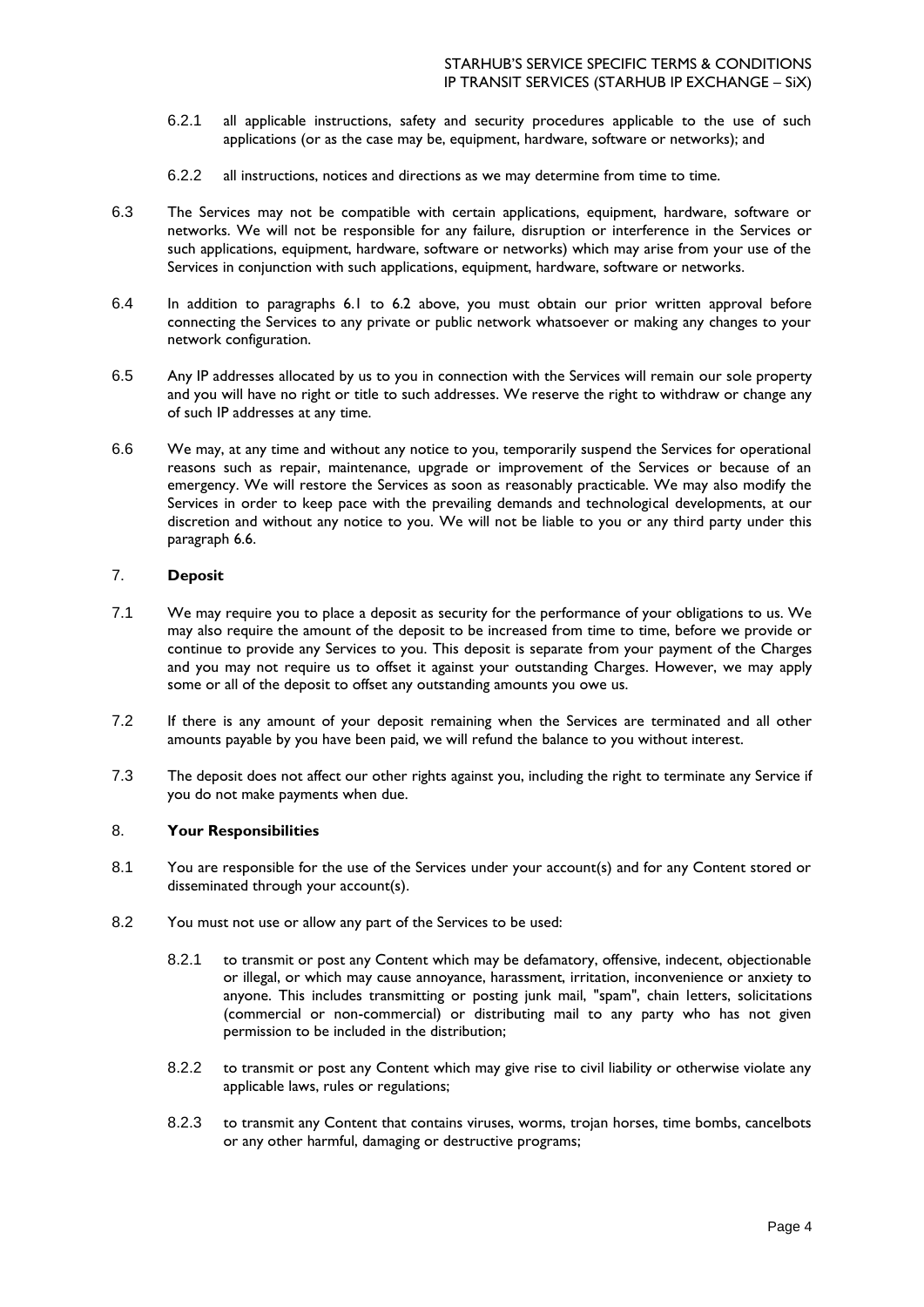- 8.2.4 to make or attempt any unauthorised access to any part or component of the Services, the Network or any third party systems or networks to which you can connect through the Services directly or otherwise;
- 8.2.5 to disrupt the various networks that are connected to the Services or violate the regulations, policies or procedures of such networks;
- 8.2.6 to collect and/or disseminate information about others or their email addresses without their consent;
- 8.2.7 for any fraudulent, illegal or improper purposes or to violate anybody's rights or in any way which may affect other users' enjoyment of or access to any Service or cause annoyance, harassment, irritation, inconvenience or anxiety to anyone;
- 8.2.8 in any manner or for any purpose which may constitute a violation or infringement of the rights of any party including their intellectual property or confidentiality rights; and
- 8.2.9 to be resold or otherwise provided to third parties without our prior written consent, whether for profit or not.

# 8.3 You agree that:

- 8.3.1 all Content stored, transmitted or made available via the Services, are the sole responsibility of the person from which such Content originated;
- 8.3.2 we will not be liable in any way for any third party Content, products or services which you may access, store, use or acquire via the Services;
- 8.3.3 you are solely responsible for all Content that you store, transmit or make available via the Services or on any website;
- 8.3.4 we do not control any third party Content, products or services which you may access, store, use or acquire through the Services and we do not endorse or guarantee the accuracy, reliability, integrity, legality or quality of such Content, products or services;
- 8.3.5 by using the Services, you may be exposed to third party Content that may be defamatory, offensive, indecent, objectionable or illegal;
- 8.3.6 we may, at our discretion, remove or modify any Content (which you store, transmit or make available via the Services or on any website) that we may deem to be defamatory, offensive, indecent, objectionable or illegal or may have infringed any party's intellectual property rights, without notice to you;
- 8.3.7 we may, at our discretion, deny access to or remove any third party Content, products or services that we may deem to be defamatory, offensive, indecent, objectionable or illegal or may infringe/have infringed any party's intellectual property rights, without notice to you; and
- 8.3.8 in addition to paragraph 8.3.7 above, we may, at our discretion, remove, modify, suspend or terminate any third party Content, products or services which you may access, store, use or acquire via the Services, without notice to you, and we will not be liable to you or any third party.
- 8.4 In using the Services, you may have stored, transmitted, posted or made available Content via the Services. You represent that you have obtained all necessary authorities, licences, permits and rights for such Content. You are solely responsible to determine if it is necessary for you to obtain, and for obtaining, such authorities, licences, permits and rights to use the Content.
- 8.5 **You will be solely responsible for making back-up and archival copies of all Content stored or disseminated via the Services. We will not, in any event, be responsible to you**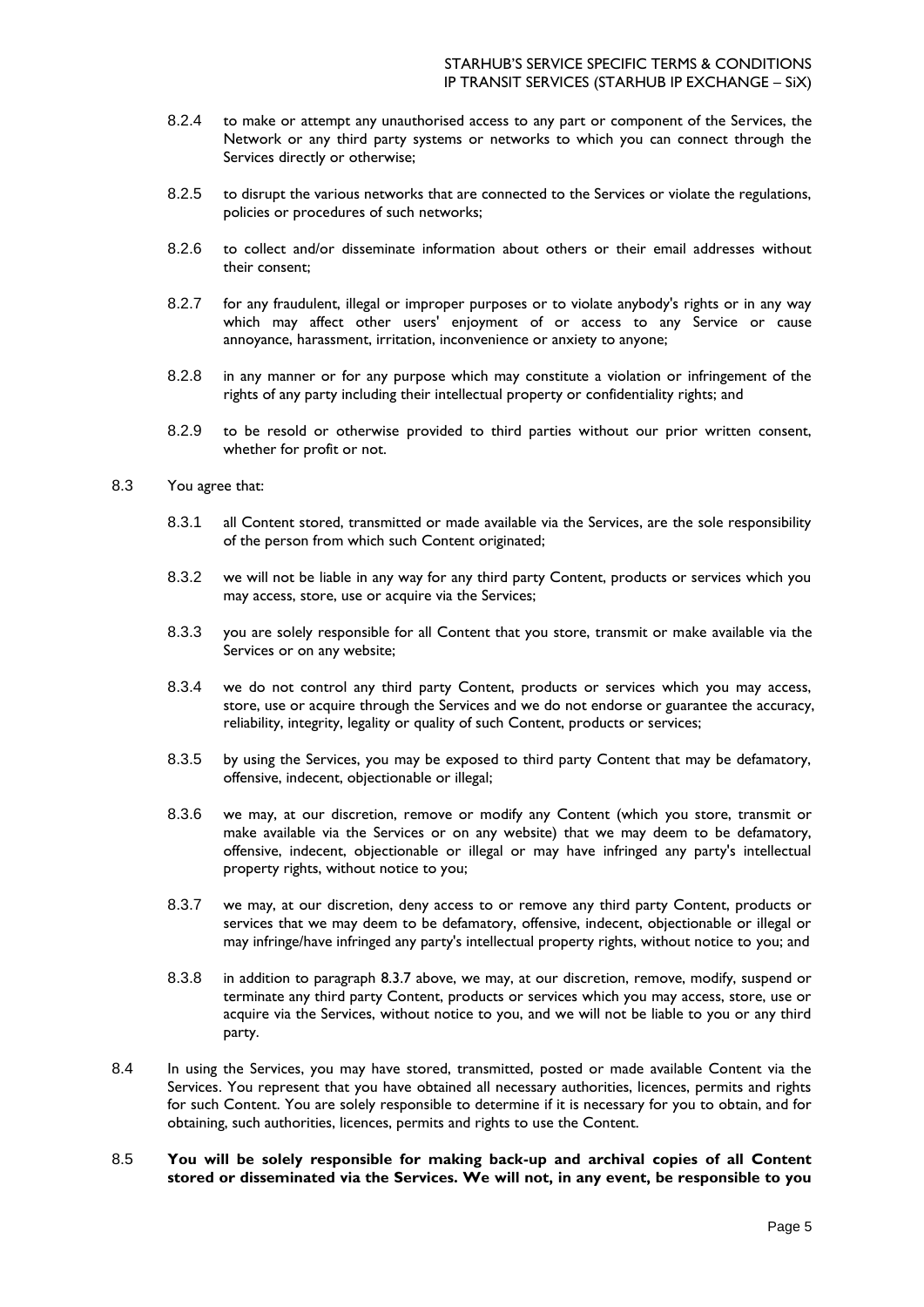## **or any other parties for any loss, corruption, destruction or alteration of any such Content.**

### 9. **Paying for the Services**

- 9.1 You are liable to pay a recurring subscription Charge for the Committed Bandwidth/Burstable Bandwidth and Excess Usage Charges (where applicable), at the prevailing prescribed rate(s). You must pay the first month's recurring subscription Charge in advance. You will be billed for subsequent recurring subscription Charges at monthly intervals or such intervals as we may decide.
- 9.2 Billing and payment disputes that may be raised by you will be treated in accordance with our Business General Terms & Conditions.

### 10. **Additional Charges**

- 10.1 If you report a fault and either no fault is found or we determine that the fault is not due to our Network, installation or configuration, then you must (if required):
	- 10.1.1 pay us a fee for the fault report at our prevailing rate; and
	- 10.1.2 reimburse us for all other costs (including labour and transport charges) incurred by us for attending to your request.
- 10.2 Any request for relocation of the Services is subject to paragraph 5.5 above and to our absolute discretion. If we relocate any Service, you must pay us our prevailing relocation Charges. Where the Services are connected through NGN, paragraph 2.7 shall apply.

### 11. **Liability**

- 11.1 The Services (including any installation or support Service) are provided on an "as is" and "as available" basis. You agree that you use the Services or rely on any Content obtained through the Services at your sole risk. To the fullest extent allowed by the law, we do not give any assurances, guarantees, or warranties, either express or implied, in relation to such Services or Content. In addition, we will not be liable for any delay or failure to provide the Services, or any interruption or degradation of the quality of the Services which may arise from any of the following:
	- 11.1.1 an act or omission of an underlying carrier, Service Provider, vendor or other third party;
	- 11.1.2 equipment, network or facility failure;
	- 11.1.3 equipment, network or facility upgrade or modification;
	- 11.1.4 force majeure events such as acts of God, acts of nature, strikes, fire, war, riot, acts of terrorism and governmental actions;
	- 11.1.5 equipment, network or facility shortage;
	- 11.1.6 equipment or facility relocation;
	- 11.1.7 service, equipment, network or facility failure caused by the loss of power to you;
	- 11.1.8 any act or omission by you or any person using the Services provided to you;
	- 11.1.9 any third party's service, equipment, software, network or facility; and/or
	- 11.1.10 any other cause that is beyond our control, including a failure of or defect in any equipment, the failure of an incoming or outgoing communication, and the inability of communications to be connected, completed, or forwarded.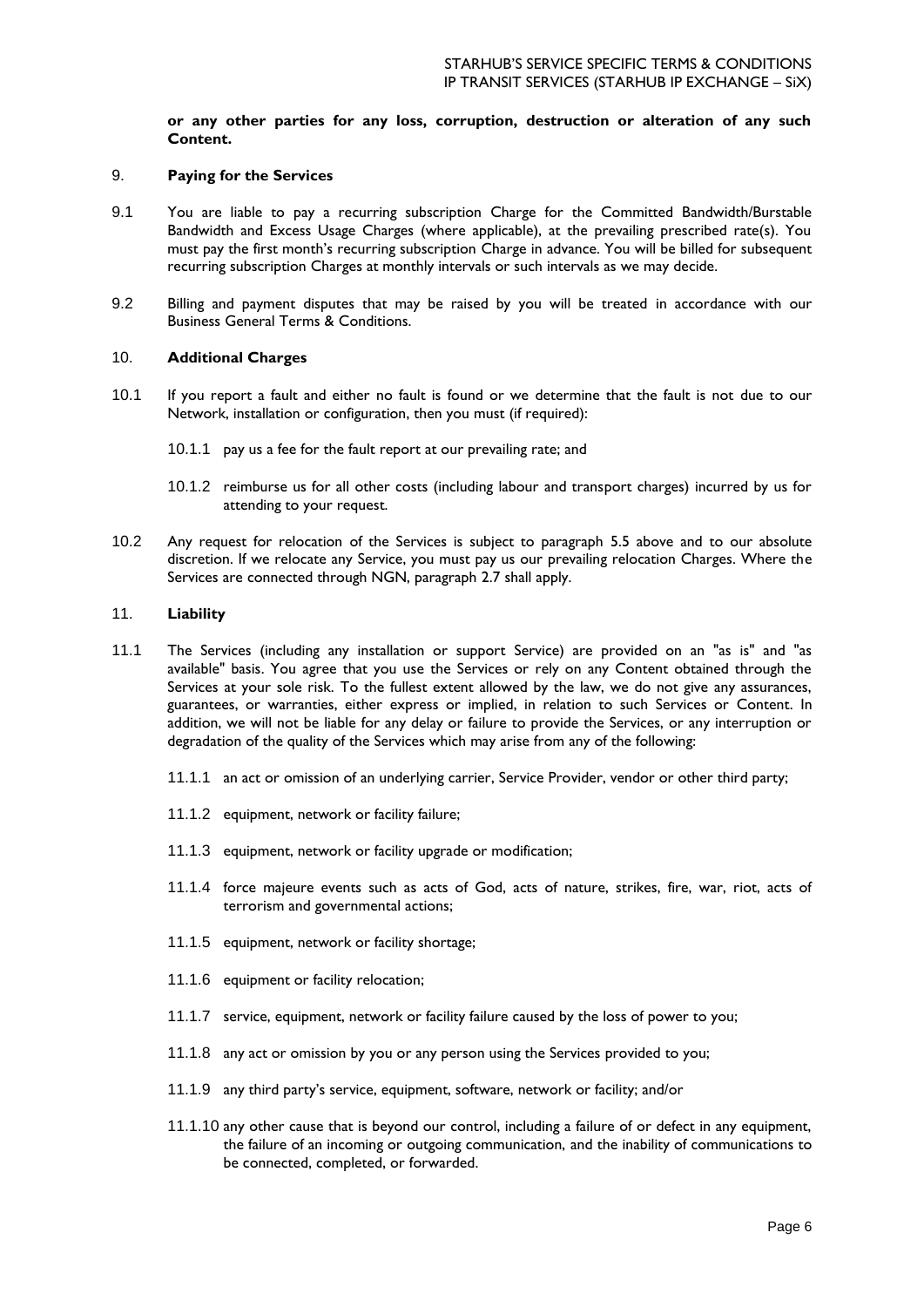- 11.2 Specifically, we do not warrant:
	- 11.2.1 that the Services will not cause any harm to your applications, equipment, hardware, software, networks or Content;
	- 11.2.2 the accuracy, reliability or quality of any Content obtained through the Services; and
	- 11.2.3 that the Services and access to them are error-free, secure, uninterrupted, or available at all times.
- 11.3 Except as set out in this Agreement, we expressly exclude all other liability we may have to you, including all liability in contract, tort, negligence, misrepresentation, strict liability or statute. This exclusion applies for our benefit and that of the Service Providers whose networks are connected to each other or to the Network, all companies, directly or indirectly owned, wholly or partly owned or controlled by us or any of these parties, and all their officers, employees, contractors and agents or anyone else to whom we or these parties are responsible ("**the Relevant Parties**") and whether it relates to anything caused by or resulting from anything we and/or any of the Relevant Parties do or omit or delay in doing (even if done, omitted or delayed fraudulently, wilfully, recklessly, maliciously or negligently), whether or not it is contemplated or authorised by any agreement you have with us.
- 11.4 Neither we nor any of the Relevant Parties is liable for any special, incidental, indirect, consequential or punitive damages, losses, costs or expenses, or any loss of profits, revenue, business and/or anticipated savings, even if caused fraudulently, wilfully, recklessly, maliciously or negligently.
- 11.5 If any of the exclusions set out in paragraphs 11.3 to 11.4 do not apply, our liability will not exceed **the lower of (i) your preceding month's Charges applicable to the Services in question or (ii) S\$5,000/- for any event or for any series of connected events. Further, our aggregate liability in any 12-month period will not exceed** the lower of (a) your preceding 12-months' Charges applicable to the Services in question or (b) S\$10,000/-.
- 11.6 The exclusions of liability above do not apply to any liability for death or personal injury resulting from our negligence or to any liability which cannot be lawfully excluded or restricted under the Unfair Contract Terms Act (Cap. 396).
- 11.7 The relevant Affiliate providing the Services or carrying out the actions set out in this Agreement shall be responsible for its acts or omissions.

#### 12. **Ending and Suspending the Services**

- 12.1 In addition to the rights either party may have against the other party under this Agreement for any antecedent breach of this Agreement and subject to the provisions of this paragraph 12, this Agreement or the Services hereunder may be terminated by either party giving at least 30 days' written notice to the other party.
- 12.2 If you give us notice that ends during the applicable Minimum Period of Service pursuant to paragraph 12.1 above, you must immediately pay us the Early Termination Charges and Third Party Charges.
- 12.3 If the Services or this Agreement are/is terminated pursuant to paragraph 12.4 or 12.5 below, you will compensate us for any damages or losses we may suffer because of the termination. In addition, if such termination occurs during the applicable Minimum Period of Service, you have to pay us the sums referred to in paragraph 12.2 above.
- 12.4 In the event of any of the following:
	- 12.4.1 you breach any of the terms and conditions of this Agreement or any other agreement you have with us;
	- 12.4.2 you become or are likely to become bankrupt or insolvent, or die;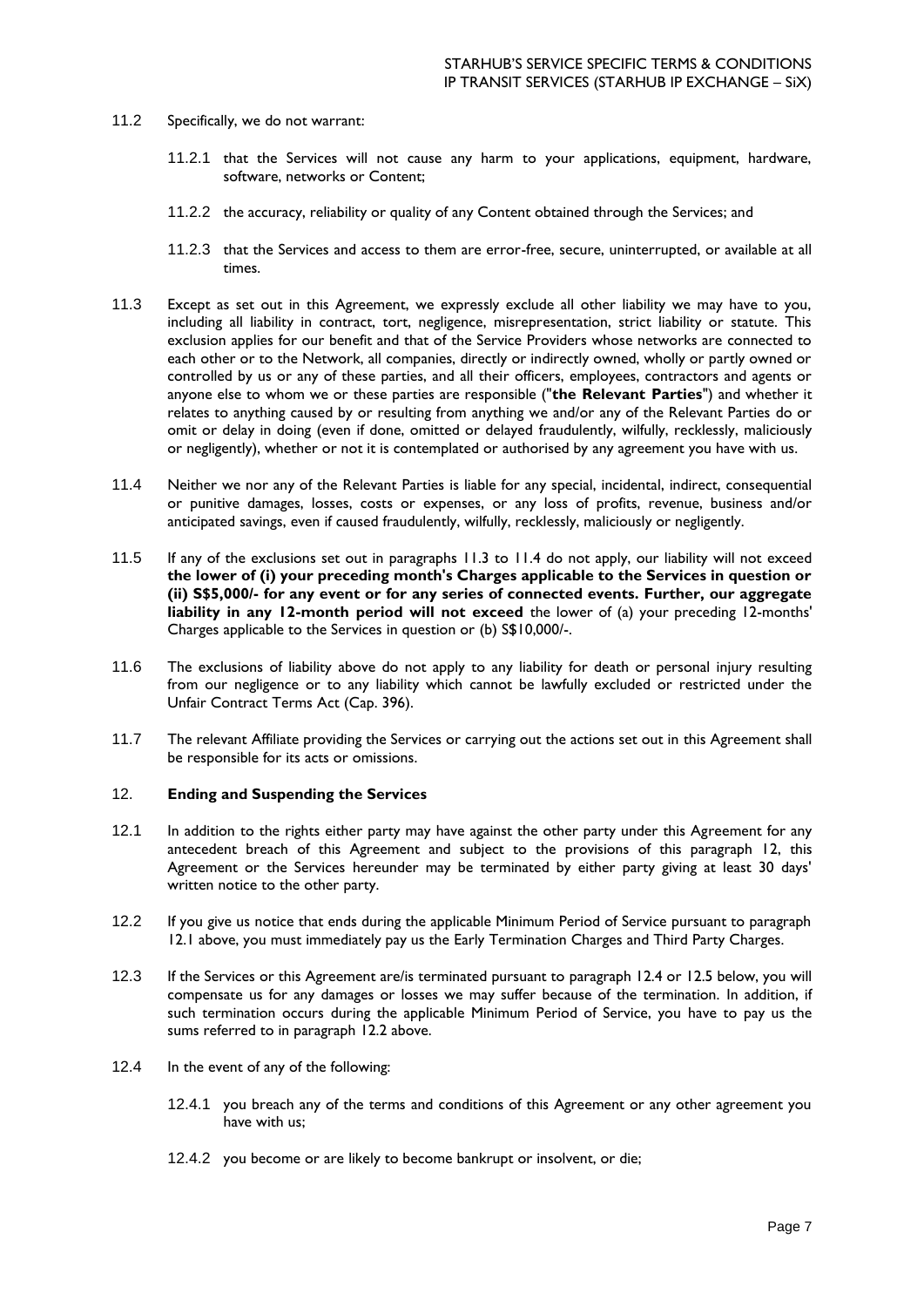- 12.4.3 you make any arrangement or composition with or assignment for the benefit of your creditors or go into either voluntary or compulsory liquidation or a receiver, trustee, judicial manager or administrator is appointed over any of your assets;
- 12.4.4 the equivalent of any of the events referred to in paragraphs 12.4.2 and 12.4.3 above under the laws of any relevant jurisdiction occurs to you;
- 12.4.5 you provide incorrect, false, inaccurate or incomplete information to us;
- 12.4.6 the requirements of any relevant regulatory authority result in us having to stop providing the Services or to provide the Services in a manner which is unacceptable to us;
- 12.4.7 we believe you are likely to create imminent harm (such as interruption, disruption, congestion, signal leakage and any Unauthorised Act) to our Network or any third party's networks or systems or our provision of the Services, or defraud us, or are likely to create imminent harm or harass or are abusive to our personnel; or
- 12.4.8 for any reason beyond our control (including loss of any licence, way-leave or easement, requirements of any governmental or regulatory authority or orders by the court and cessation or failure to deliver by a third party supplier) we are unable to provide the Services,

we may suspend or terminate all or any part of the Services or terminate this Agreement with 7 working days' notice (for paragraphs 12.4.1 and 12.4.5 above) or with immediate effect (for paragraphs 12.4.2, 12.4.3, 12.4.4, 12.4.6, 12.4.7 and 12.4.8 above) in each case without compensation to you and without prejudice to our rights to damages for any antecedent breach by you of this Agreement. You may immediately contact our business helpdesk or our account manager to tell us why such suspension or termination should not occur. We will consider each case and where we deem appropriate, will not proceed with the suspension or termination of such account or take any other appropriate action where necessary.

- 12.5 If we suspect that you are using or allowing the Services to be used for fraud, misconduct or any other illegal or improper purpose, we will refer this to the relevant authorities and comply with directions or guidelines issued by them without notice or reference to you.
- 12.6 If and when you make good any breach or default, we may restore any suspended or terminated Services after you have paid for any reinstallation, restoration or re-connection Charges and reimbursed us for our reasonable costs in suspending the Services.
- 12.7 If the Services are terminated, all sums due, accruing due or payable to us in respect of the Services, up to the date of termination (including late payment Charges) will, upon the termination, become immediately due and payable to us.
- 12.8 In addition to paragraph 12.6 above, we reserve the right to charge you our prevailing reactivation Charges for reactivating any suspended or terminated Services. Reactivation of any Services is subject to our absolute discretion.
- 12.9 The termination of this Agreement will not affect any accrued rights or remedies of either party against the other party.

## 13. **Other Legal Matters**

#### 13.1 **Indemnity**

13.1.1 You must indemnify us, our Affiliates, employees, directors, agents and suppliers in full against all claims, damages, losses, liabilities, costs, expenses, demands and actions resulting from your use of the Services, your negligence, omission, act or breach of this Agreement.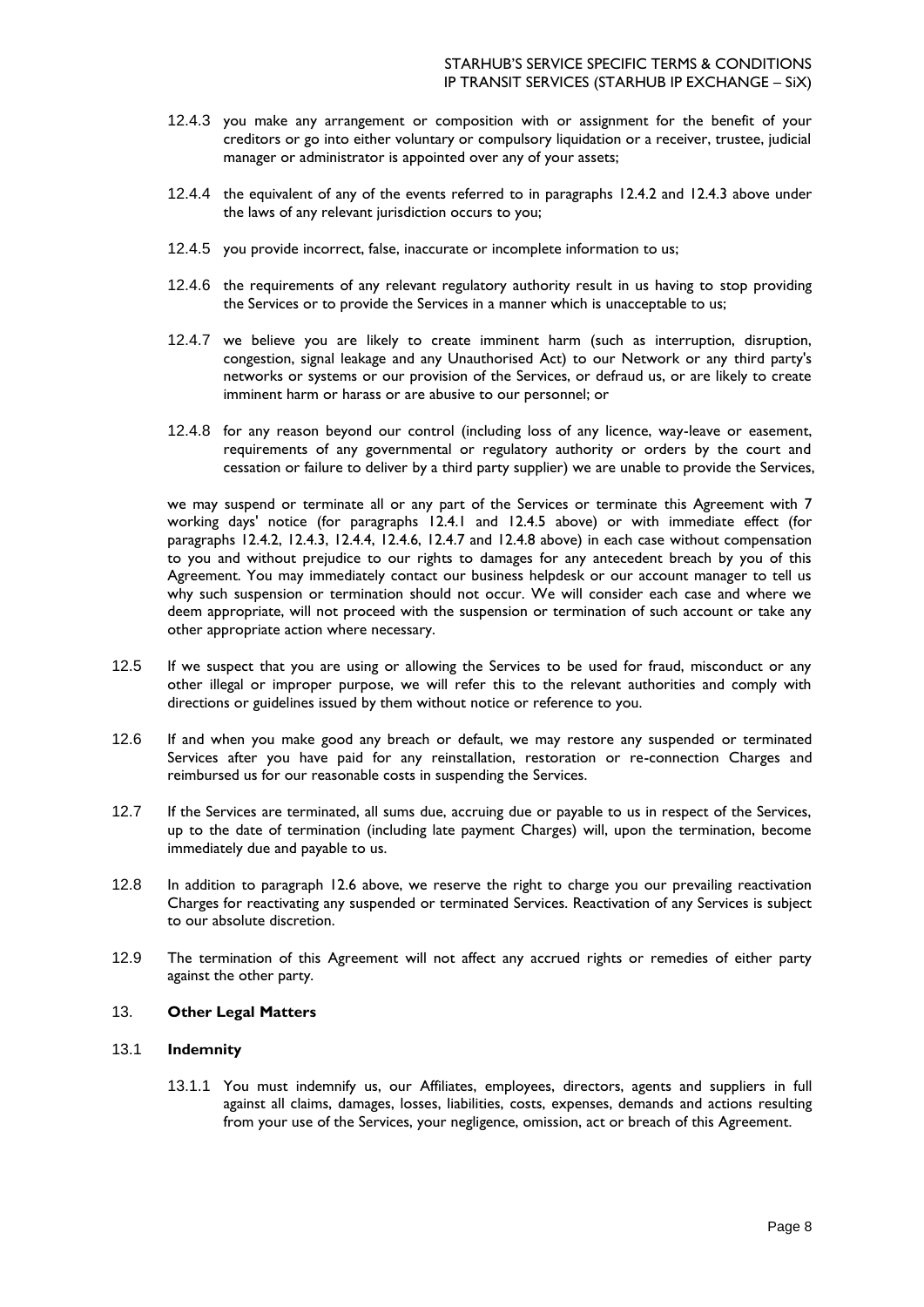### 13.2 **Conclusiveness of Records**

13.2.1 In the absence of fraud or manifest error, subject to paragraph 2.3.3 of our Business General Terms & Conditions, all our records relating to the Services are conclusive evidence of their accuracy and completeness.

### 13.3 **Matters beyond our Control**

13.3.1 We will not be liable for any delay or failure in performance under this Agreement resulting from matters beyond our control. These include acts of God, requirements of any governmental or regulatory authority, war, national emergency, acts of terrorism, accident, fire, lightning, equipment failure, cyber-attacks (including any type of offensive manoeuvre that targets computer information systems, infrastructure, computer networks or personal computer devices), computer software or Software malfunction (including due to malicious software programmes), interception of online communication, identity theft, electrical power failure, faults, interruption or disruption of the Network or the networks of other Service Providers or of your equipment or the equipment of any third party, riots, strikes, lock-outs, industrial disputes (whether or not involving our employees) or epidemics of infectious diseases.

### 13.3.2 In addition:

- (a) we will not be liable for any delay or failure in performance under this Agreement resulting from any delay or failure of any third party (including any supplier) to deliver or provide any facilities, infrastructure, equipment or services to us; and
- (b) the Services may occasionally be affected by interference caused by objects beyond our control such as buildings, underpasses and weather conditions. When this happens, we will not be responsible for any interruption or disruption of the Services or if you cannot access or use the Services.

#### 13.4 **Meanings**

This paragraph 13.4 sets out how certain words and phrases are used in this Agreement. Terms used but not defined in these Service Specific Terms & Conditions shall have the respective meanings given to them in the Business General Terms & Conditions.

# **What these words mean in this Agreement**

- 13.4.1 "**Burstable Bandwidth**" means your bandwidth usage of the Services as determined by us from the collection of traffic data samples collected periodically over a calendar month. Such samples are rearranged by size from smallest to largest, with the top 5% discarded. The next highest sample is the 95th percentile peak utilisation. Using this approach, the input and output directions of your bandwidth usage are determined. The higher of these two values will then be the chargeable bandwidth unit (in megabits per second). If the bandwidth usage exceeds the Committed Bandwidth, then you will be liable to pay the Excess Usage Charges for each megabit per second that exceeds the Committed Bandwidth.
- 13.4.2 "**Committed Bandwidth**" means the bandwidth which you have committed to use, as stated in the application form for the Services.
- 13.4.3 "**Early Termination Charges**" means the aggregate of the monthly recurring Charges for the remainder of the unfulfilled Minimum Period of Service.
- 13.4.4 "**Excess Usage**" means, in relation to the Burstable Bandwidth, the excess bandwidth usage that your bandwidth usage exceeds the Committed Bandwidth.
- 13.4.5 "**Installation Charges**" shall have the meaning set out in paragraph 2.6.